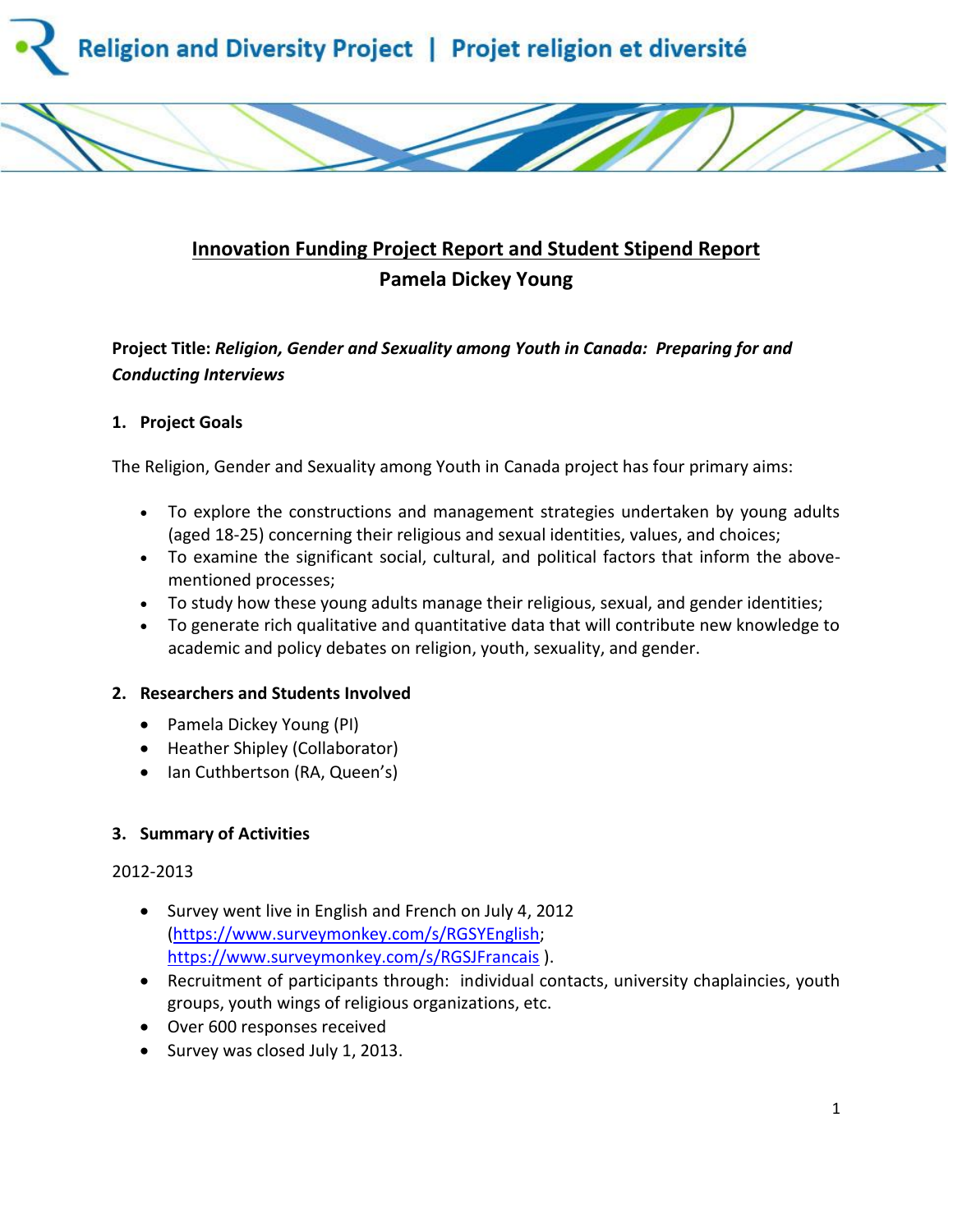

- Heather Shipley and Pamela Dickey Young presented an introduction to their study and preliminary results at the University of Nottingham on September 3, 2013 (funded by University of Nottingham)
- Heather Shipley presented "The Policy of Identity: Regulating Religion, Youth and Sexuality in Education in Canada," panel: Sexuality, Spirituality and the Educational Experience, *Gender and Education Association: Compelling Diversities, Educational Intersections,* London South Bank University, London, UK, 23-26 April.
- Maintained web site: <http://www.queensu.ca/religion/Faculty/research/dickeyyoung.html>
- Maintained Facebook page
- Data analysis begun
- 2 presentations for *Whose Religion?: Education about Religion in Public Schools* in process
- Three chapters now complete or in process: 2014. "'A Protestant with a seatbelt, I guess': Christianity, Gender and Identity," *The Brill Handbook of Global Christianity*, S. Hunt, ed, Brill Academic Press, forthcoming; 2014. "Belief, not religion: Youth Negotiations of Religious Identity in Canada," *Handbook on Child and Youth Studies*, J. Wyn and H. Cahill, eds, Springer, forthcoming; 2014. "Values and Attitudes: How are Youth Integrating Religion and Sexuality in their Daily Lives?" *Globalized Religion and Sexuality: Policies, Voices, Contexts,* H. Shipley, ed, "International Studies in Religion and Society," Brill Academic Press, forthcoming.
- Ethics approval for the Interview and video diary phases of the project are now in process
- Due to an illness in the PI's family, interviewing did not begin in 2012-13, but it will begin in the very near future
- Due to an illness in the PI's family the Advisory Committee did not meet in 2012-13, but the funding is available from the grant to do that in the near future.

Next stages:

- Developing questions for interview ( in process)
- Developing guidelines for video diaries (in process)
- Ethics approval for interviews and video diaries (in process)
- Contacting those who agree to an interview and setting up interview schedule
- Further data analysis
- Further presentation of results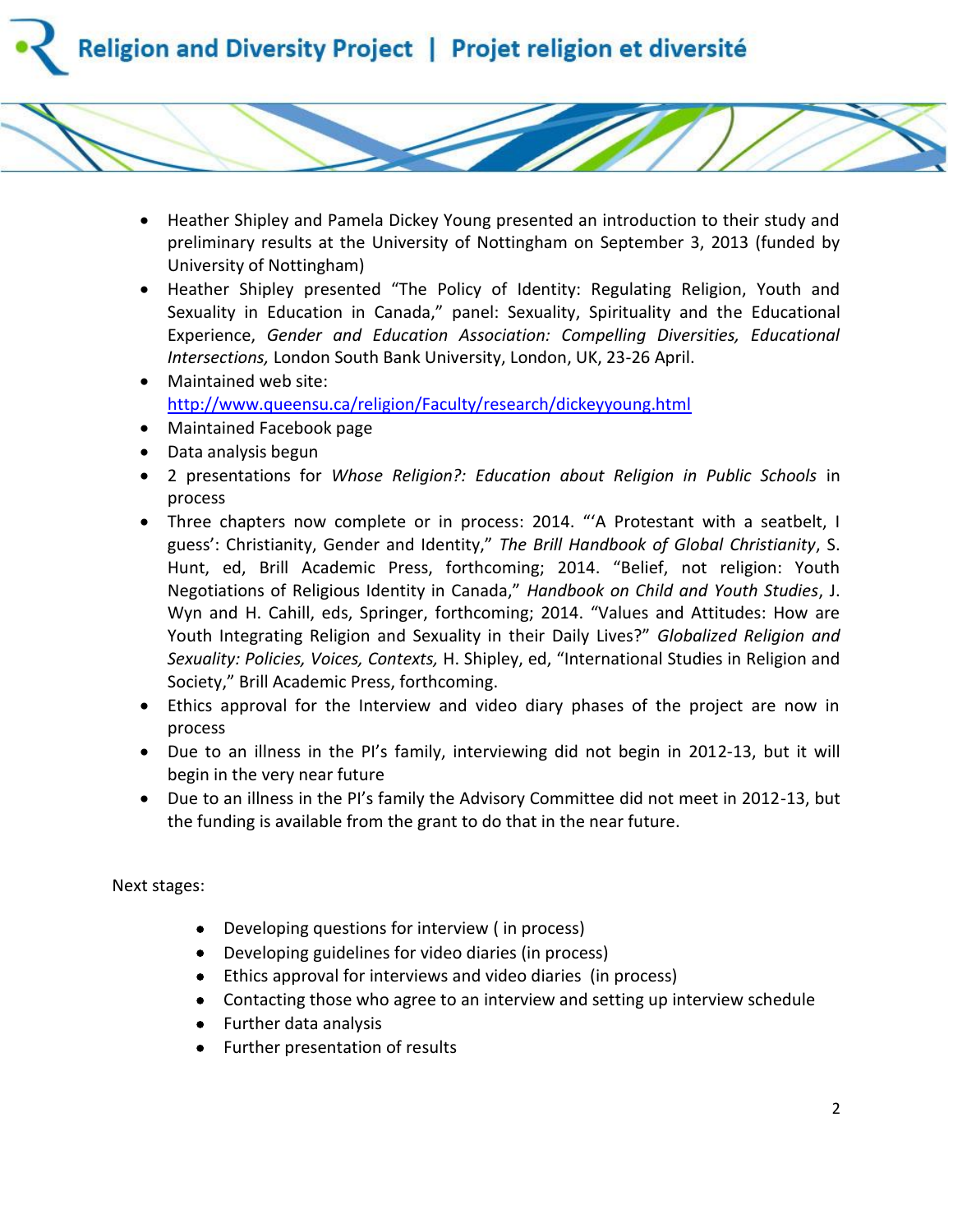



**4. Finances**

| Project: Preparing for and conducting interviews |                                                   |  |  |  |  |  |
|--------------------------------------------------|---------------------------------------------------|--|--|--|--|--|
| Budget:                                          |                                                   |  |  |  |  |  |
| Research Assistant*                              | \$6000 (this employs an RA at Queen's for 1 term) |  |  |  |  |  |
| Travel for Interviews**                          |                                                   |  |  |  |  |  |
| (each trip will involve 1 researcher for 3 days) |                                                   |  |  |  |  |  |
| Toronto                                          | \$870                                             |  |  |  |  |  |
| Montreal                                         | \$760                                             |  |  |  |  |  |
| Vancouver                                        | \$2028                                            |  |  |  |  |  |
|                                                  |                                                   |  |  |  |  |  |
| Total                                            | \$9658                                            |  |  |  |  |  |

\*Research Assistant was responsible for upkeep of web site, Facebook page, interface between SurveyMonkey and SPSS, tracking participant numbers, compiling data as requested, etc. Note \$6000 is the cost of a Research Assistant at Queen's for one term, so this funding paid for one term of Mr. Cuthbertson's RAship.

\*\*This sum was not spent in 2012-13, but will be used in 2013-14.

| <b>Breakdown of Expenses</b> |        |                    |                       |         |
|------------------------------|--------|--------------------|-----------------------|---------|
| <b>Student Funding*</b>      |        |                    |                       |         |
|                              | Amount | Name               | Dates                 | Project |
| <b>Student Stipends</b>      |        |                    |                       |         |
| Student Assistantship        | \$6000 | lan<br>Cuthbertson | September<br>$2012 -$ |         |
|                              |        |                    | August                |         |